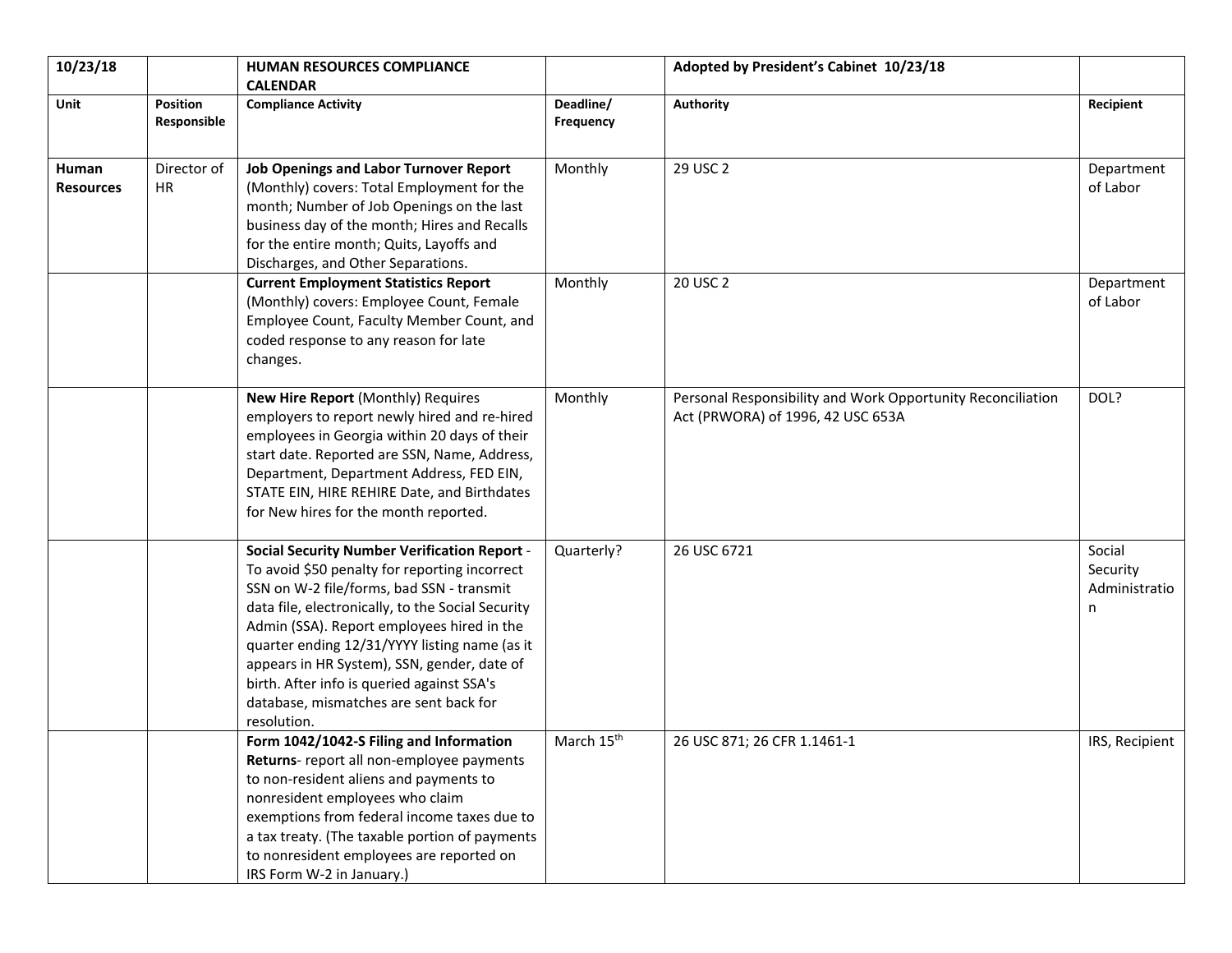| Unit | Position<br>Responsible                   | <b>Compliance Activity</b>                                                                                                                                                                                                                                                                                                                                                                                                                                                                                                                                                                                                                                                                                                                              | Deadline/<br>Frequency | <b>Authority</b>                                                   | Recipient                                                                                                                             |
|------|-------------------------------------------|---------------------------------------------------------------------------------------------------------------------------------------------------------------------------------------------------------------------------------------------------------------------------------------------------------------------------------------------------------------------------------------------------------------------------------------------------------------------------------------------------------------------------------------------------------------------------------------------------------------------------------------------------------------------------------------------------------------------------------------------------------|------------------------|--------------------------------------------------------------------|---------------------------------------------------------------------------------------------------------------------------------------|
|      |                                           | <b>Medicare (Benefits)</b><br>Match a report that is provided by SSA of<br>employees who may be covering dependents<br>who are on Medicare, usually in May.                                                                                                                                                                                                                                                                                                                                                                                                                                                                                                                                                                                             | May                    |                                                                    | Social<br>Security<br>Administratio<br>n                                                                                              |
|      | Also on<br>Student<br>Affairs<br>Calendar | Annual Report for all J-1 Sponsors for the<br><b>Exchange Visitor Program</b><br>All J-1 sponsors must submit an annual report<br>generated from SEVIS along with a narrative<br>of the year. The annual report is submitted to<br>the Department of State. The report must be<br>filed on an academic, calendar, or fiscal year,<br>as stipulated on the program's designation or<br>re-designation letter and as listed on the<br>Program Information screen. The due dates<br>are:<br>Academic Year ends: June 30th - report due<br>to the Department of State July 31st<br>Calendar Year ends: December 31st - report<br>due to the Department of State January 31st<br>Fiscal Year ends: Sept 30th - report due to<br>Department of State Oct 31st | various                | 22 CFR 62.15                                                       | US Dept. of<br>State                                                                                                                  |
|      |                                           | The Veterans' Readjustment Benefit Act By<br>September 30th of each year, federal<br>contractors and subcontractors must file<br>Federal Contractor Veterans' Employment<br>Report (VETS-100). The information report is<br>required for the prior calendar year.<br>Foreign Nationals Employment -<br>Appointment/ Changes                                                                                                                                                                                                                                                                                                                                                                                                                             | Sept 30<br>various     | 41 CFR 61-250.10<br>8 U.S.C. §§ 1182 and<br>1372; 22 U.S.C. § 2451 | Office of the<br>Assistant<br>Secretary for<br>Veterans<br>Employment<br>and Training,<br>US Dep.t of<br>Labor<br><b>USG Attorney</b> |
|      |                                           |                                                                                                                                                                                                                                                                                                                                                                                                                                                                                                                                                                                                                                                                                                                                                         |                        | et seq.; 8 CFR § 214.2<br>and 22 CFR Part 62                       |                                                                                                                                       |
|      |                                           | <b>Affirmative Action Plan</b>                                                                                                                                                                                                                                                                                                                                                                                                                                                                                                                                                                                                                                                                                                                          | March 1                | Executive Order 1965-<br>11,246, 30 Fed. Reg.                      | <b>USG</b><br>Attorney/all                                                                                                            |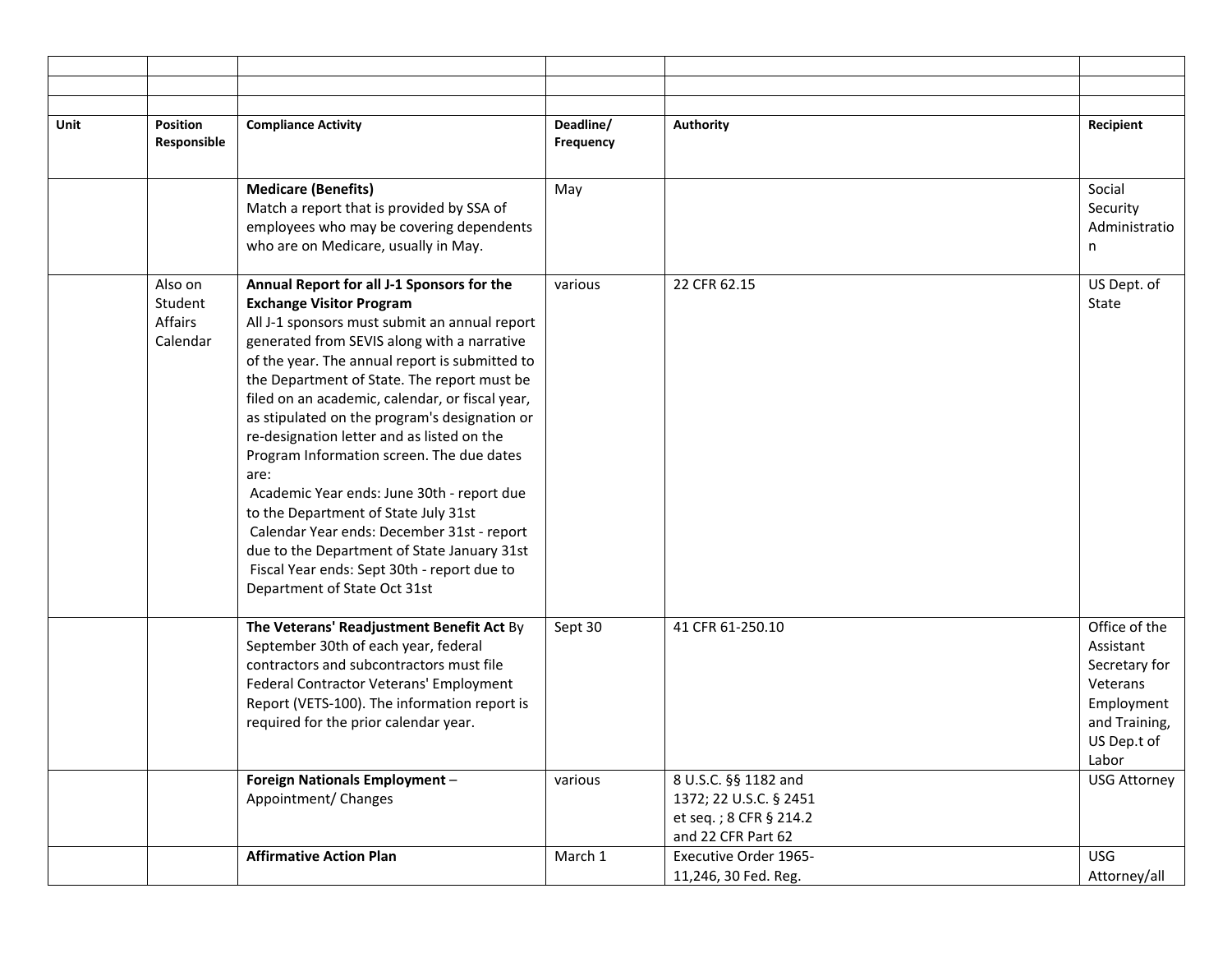|      |                         |                                                                                    |                        | 12319 (Sept. 24, 1965);                                                      | campus            |
|------|-------------------------|------------------------------------------------------------------------------------|------------------------|------------------------------------------------------------------------------|-------------------|
|      |                         |                                                                                    |                        |                                                                              |                   |
| Unit | Position<br>Responsible | <b>Compliance Activity</b>                                                         | Deadline/<br>Frequency | <b>Authority</b>                                                             | Recipient         |
|      |                         |                                                                                    |                        |                                                                              |                   |
|      |                         | IRC - 403(b) Universal Availability Notice:                                        | Annual                 | Section 403(b) of the Internal Revenue                                       |                   |
|      |                         | 403(b) retirement plans (tax sheltered                                             |                        | Code; 26 U.S.C. §                                                            |                   |
|      |                         | annuity) permit employees to contribute a                                          |                        | 403(b)                                                                       |                   |
|      |                         | portion of their wages into a retirement                                           |                        |                                                                              |                   |
|      |                         | account. The contributions and earnings on                                         |                        |                                                                              |                   |
|      |                         | those contributions are tax deferred                                               |                        |                                                                              |                   |
|      |                         | until employee takes distribution of the funds                                     |                        |                                                                              |                   |
|      |                         | · Employers must provide:                                                          |                        |                                                                              |                   |
|      |                         | Annual notice to employees of right to                                             |                        |                                                                              |                   |
|      |                         | participate in 403(b) Plan<br><b>Employment Eligibility Verification - Form I-</b> | Ongoing                | <b>Illegal Immigration</b>                                                   | US Dept. of       |
|      |                         | 9 and e Verify: every                                                              |                        | Reform and Immigrant                                                         | Homeland          |
|      |                         | Employer must verify the identity and                                              |                        | Responsibility Act                                                           | Security          |
|      |                         | employment authorization of all employees.                                         |                        | (IIRIRA) of 1996, Pub.                                                       |                   |
|      |                         | It is unlawful to                                                                  |                        | L. 104-208, 110 Stat.                                                        |                   |
|      |                         | hire for employment in the U.S. an alien                                           |                        | 3009-546 (Sept. 30,                                                          |                   |
|      |                         | knowing the alien is not authorized to work in                                     |                        | 1996); 8 CFR § 274a.2;                                                       |                   |
|      |                         | the U.S<br><b>Student Employment: Conduct and</b>                                  |                        |                                                                              |                   |
|      |                         | document employment eligibility verification.                                      | Ongoing                | <b>Illegal Immigration</b><br>Reform and Immigrant                           |                   |
|      |                         |                                                                                    |                        | Responsibility Act                                                           |                   |
|      |                         |                                                                                    |                        | (IIRIRA) of 1996, Pub.                                                       |                   |
|      |                         |                                                                                    |                        | L. 104-208, 110 Stat.                                                        |                   |
|      |                         |                                                                                    |                        | 3009-546 (Sept. 30,                                                          |                   |
|      |                         |                                                                                    |                        | 1996); 8 CFR § 274a.2;                                                       |                   |
|      |                         | <b>OSHA Report of Injuries, Illnesses-Annual</b>                                   | Annual Report;         | 29 U.S.C. § 654; 29 CFR 1904.32                                              | Displayed         |
|      |                         | report                                                                             | Post Feb 1-<br>Apr 30  |                                                                              | where<br>employee |
|      |                         |                                                                                    |                        |                                                                              | notices are       |
|      |                         |                                                                                    |                        |                                                                              | found             |
|      |                         | <b>Certification of Employee Ethics Training</b>                                   | As requested           | <b>HRAP Manual</b>                                                           | USG VCHR/         |
|      |                         |                                                                                    |                        | http://www.usg.edu/hr/manual/general criteria for employ                     | USG CAO           |
|      |                         |                                                                                    |                        | ment                                                                         |                   |
|      |                         |                                                                                    |                        | BOR 8.2.18.1                                                                 |                   |
|      |                         |                                                                                    |                        | https://www.usg.edu/policymanual/section8/C224/#p8.2.18<br>personnel_conduct |                   |
|      |                         |                                                                                    |                        | revised 4/17/18; renumbered policy                                           |                   |
|      |                         |                                                                                    |                        |                                                                              |                   |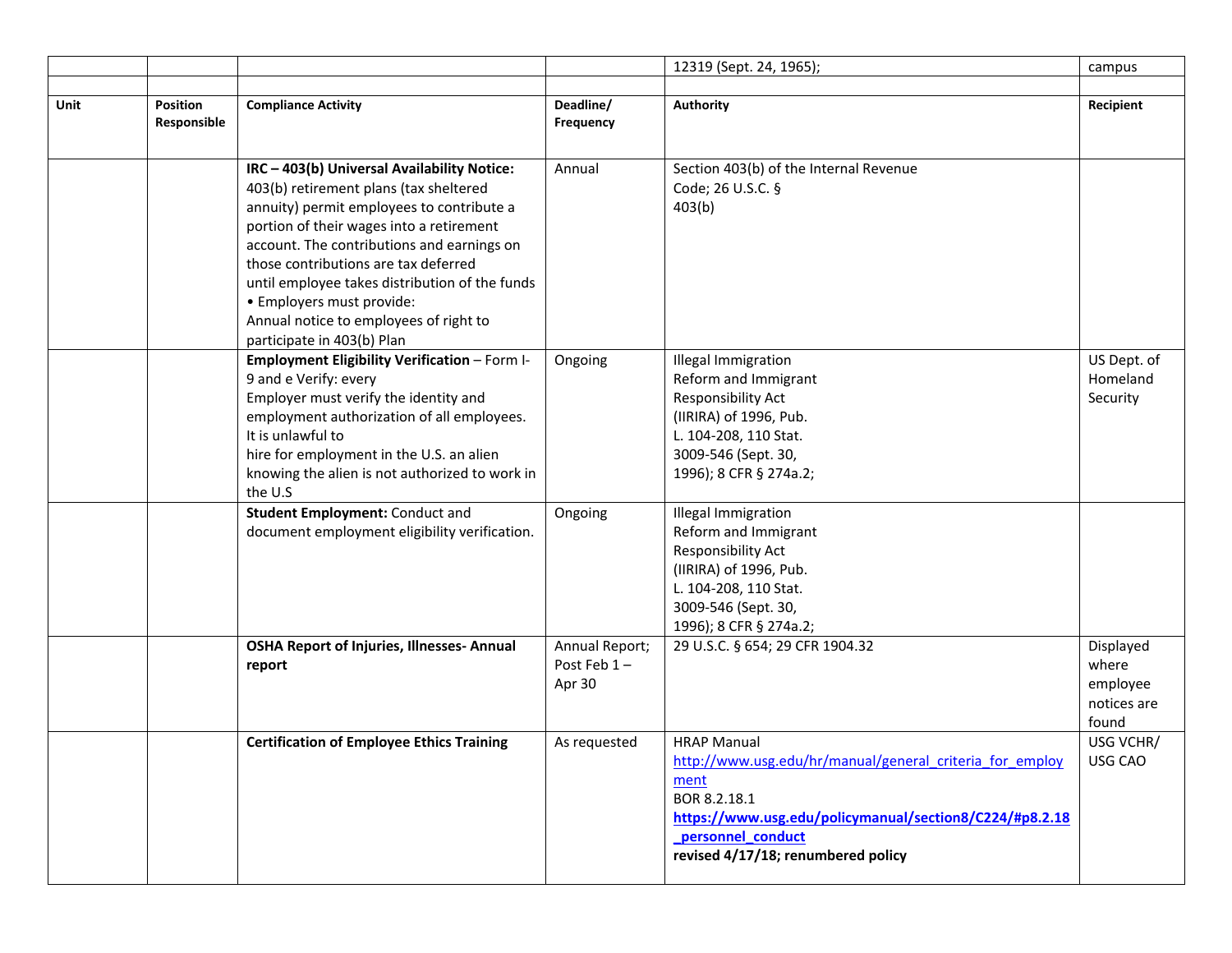| <b>Unit</b> | <b>Position</b><br>Responsible | <b>Compliance Activity</b>                       | Deadline/<br>Frequency | Authority                                                 | Recipient |
|-------------|--------------------------------|--------------------------------------------------|------------------------|-----------------------------------------------------------|-----------|
|             |                                | <b>Employment Upon Retirement-Rehire</b>         | As required            | HRAP:                                                     | USG HR    |
|             |                                | Policy- submit to USG                            |                        | http://www.usg.edu/hr/manual/employment beyond retire     |           |
|             |                                |                                                  |                        | ment (not updated)                                        |           |
|             |                                |                                                  |                        | BOR 8.2.8.3                                               |           |
|             |                                |                                                  |                        | http://www.usg.edu/policymanual/section8/C224/#p8.2.8 ret |           |
|             |                                |                                                  |                        | irement                                                   |           |
|             |                                |                                                  |                        | <b>Revised 5/15/18</b>                                    |           |
|             |                                | USG Staff Council - process for selection of     | As required            | BOR 8.2.22                                                | VC HR     |
|             |                                | representative                                   |                        | http://www.usg.edu/policymanual/section8/C224/#p8.2.22 st |           |
|             |                                |                                                  |                        | aff council                                               |           |
|             |                                |                                                  |                        | revised 5/15/18                                           |           |
|             |                                | Retaliation Protection - Whistleblower -         | As required            | BPM 16.4.3                                                | VC HR     |
|             |                                | report instance to USG                           |                        | http://www.usg.edu/business procedures manual/section16/  |           |
|             |                                |                                                  |                        | C1526/#p16.4.3 protection against retaliation             |           |
|             |                                |                                                  |                        |                                                           |           |
| Also noted  | <b>Business</b>                | <b>Healthcare Reporting and Premium</b>          | Monthly                | BPM 20.3.1                                                | USG HR    |
| on          | <b>Affairs</b>                 | Remittance                                       |                        | http://www.usg.edu/business procedures manual/section20/  |           |
|             |                                |                                                  |                        | C1589/#p20.3.1 health care reporting and premium remitt   |           |
|             |                                |                                                  |                        | ance                                                      |           |
|             |                                | <b>Retirement System Reporting and Deduction</b> | Monthly                | BPM 20.3.3                                                | ERS/HR    |
|             |                                | Remittance                                       |                        | http://www.usg.edu/business procedures manual/section20/  |           |
|             |                                |                                                  |                        | C1589/#p20.3.3 employees retirement system reporting an   |           |
|             |                                |                                                  |                        | d deduction remittance                                    |           |
|             |                                | <b>Teachers Retirement System Reporting and</b>  | Monthly                | BPM 20.3.2                                                | TRS/HR    |
|             |                                | <b>Deduction Remittance</b>                      |                        | http://www.usg.edu/business procedures manual/section20/  |           |
|             |                                |                                                  |                        | C1589/#p20.3.2 teachers retirement system reporting and   |           |
|             |                                |                                                  |                        | deduction remittance                                      |           |
|             |                                | <b>GA Defined Contribution Program Reporting</b> | Monthly                | BPM 20.3.4                                                | ERS/HR    |
|             |                                | and Deduction Remittance                         |                        | http://www.usg.edu/business procedures manual/section20/  |           |
|             |                                |                                                  |                        | C1589/#p20.3.4 georgia defined contribution program repo  |           |
|             |                                |                                                  |                        | rting and deduction remittance                            |           |
|             | <b>HR</b>                      | <b>Annual Employee Compliance Training</b>       | Annually               | Various BOR, federal, state                               |           |
|             |                                |                                                  |                        |                                                           |           |
|             | <b>HR</b>                      | <b>Minors on Campus Training</b>                 | As needed              | BOR 6.9 https://www.usg.edu/policymanual/section6/C2662   |           |
|             |                                |                                                  |                        |                                                           |           |
|             | HR                             | <b>Business Transaction Disclosure Notice</b>    | Annually/ Jan          | BOR-8.2.18                                                |           |
|             |                                |                                                  | 31                     | https://www.usg.edu/policymanual/section8/C224/#p8.2.18   |           |
|             |                                |                                                  |                        | personnel conduct                                         |           |
|             |                                |                                                  |                        |                                                           |           |